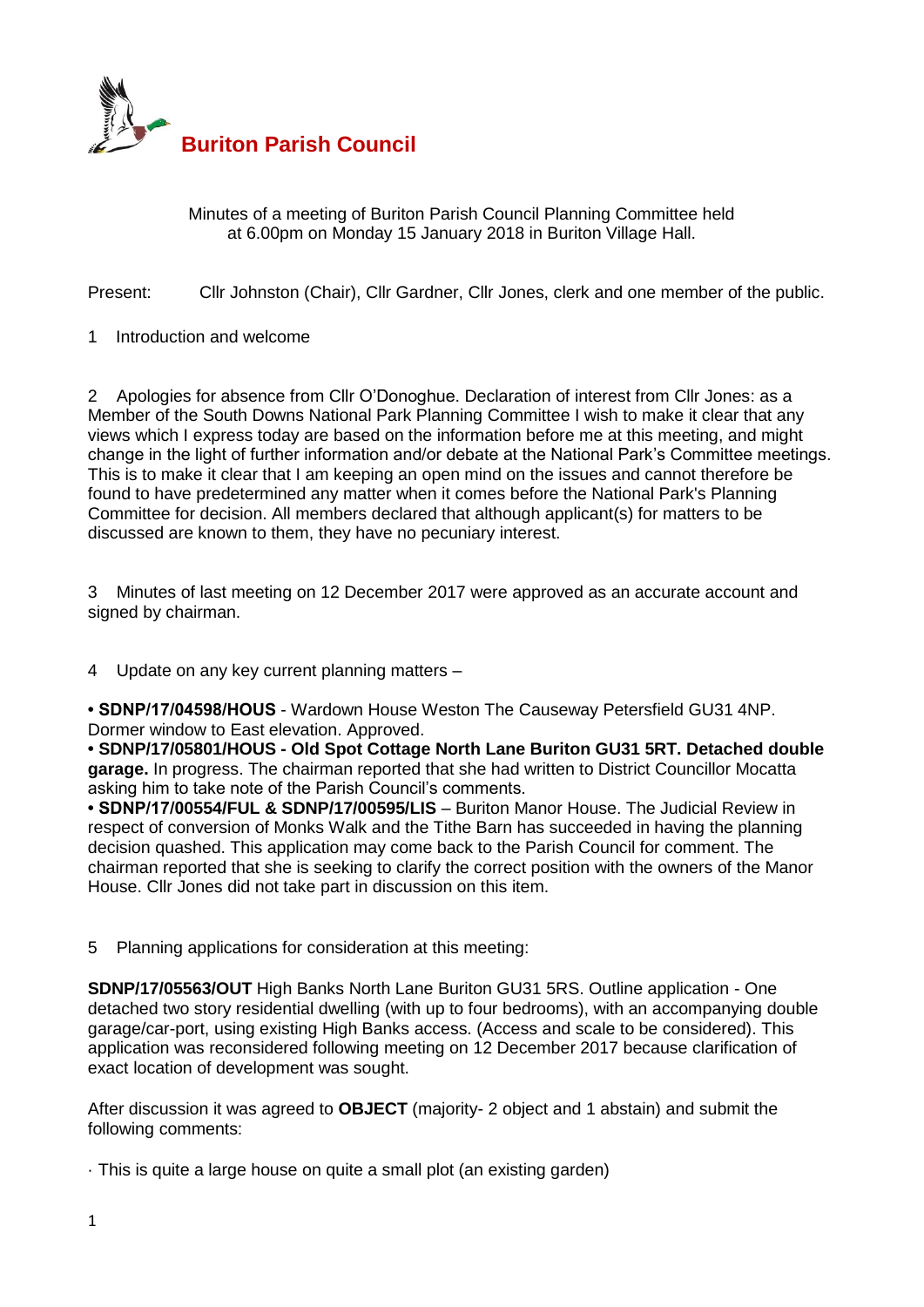. In particular the visual impact of the height and footprint of the proposed building could be severe.

· A 2-storey building in this location may well be visible from a number of public places

· In particular, although the plot is (just) outside the Conservation Area, a 2-storey building would be visible from places within the Conservation Area – including from The Links (the adjacent, relatively new bungalow is visible from the Links)

· It could, therefore, be visible from the long-distance Footpath, 'Hangers Way'

· All the relevant contents of the new Village Design Statement must be taken into account at this stage, particularly landscape setting, settlement pattern (particularly paragraphs SP6 and SP8), open spaces and building forms and materials, (including paragraph B2G).

· Although the garden is inside the existing Settlement Policy Boundary, it is outside the revised Boundary in the new South Downs Local Plan. This Plan has now reached quite an advanced stage with no objections to this policy and so carries more and more weight

· The access would need to be considered very carefully as it is understood that the highway authority have been nervous in the past about allowing more traffic to enter onto North Lane via this sub-standard junction. Because of safety issues the Highway Authority should be asked to take an extra, very close, look. The Planning Authority should have regard to application SDNP/17/06322/FUL, which if permitted will add traffic to the same entrance.

· The access road is also a Public Footpath so there will be implications of safety / extra traffic

· The Parish Council asks that the comments from neighbours be given significant weight as the new dwelling would be to the rear of some, and not far from the relatively new bungalow.

With regard to the "suggested elevations":

· The proposals do not seem to have paid any regard to the new Buriton Village Design Statement and would need many adjustments before they would comply with those guidelines.

· In particular, the idea of almost all the exterior appearance being weather-boarding is not part of the local character.

· Also, there is a suggestion of rather a lot of glazing and this would need very careful attention in this 'pinch-point' location in the South Downs International Dark Skies Reserve.

The Parish Council considers that if this application progresses beyond 'outline' stage, we would want nearby residents and the community (including the Parish Council) to be consulted and to be able to comment. We would want to be confident that the 'reserved matters' are not just handled by EHDC officers on the basis that 'the principle has been agreed and so the other things are only details.

**SDNP/17/06322/FUL** Cobwebs 43A North Lane Buriton GU31 5RS. Detached dwelling and detached garage. After discussion it was agreed to **OBJECT** (majority- 2 object and 1 abstain) and submit the following comments:

· This is quite a large house in an existing garden.

. In particular the visual impact of the height and footprint of the proposed building could be severe.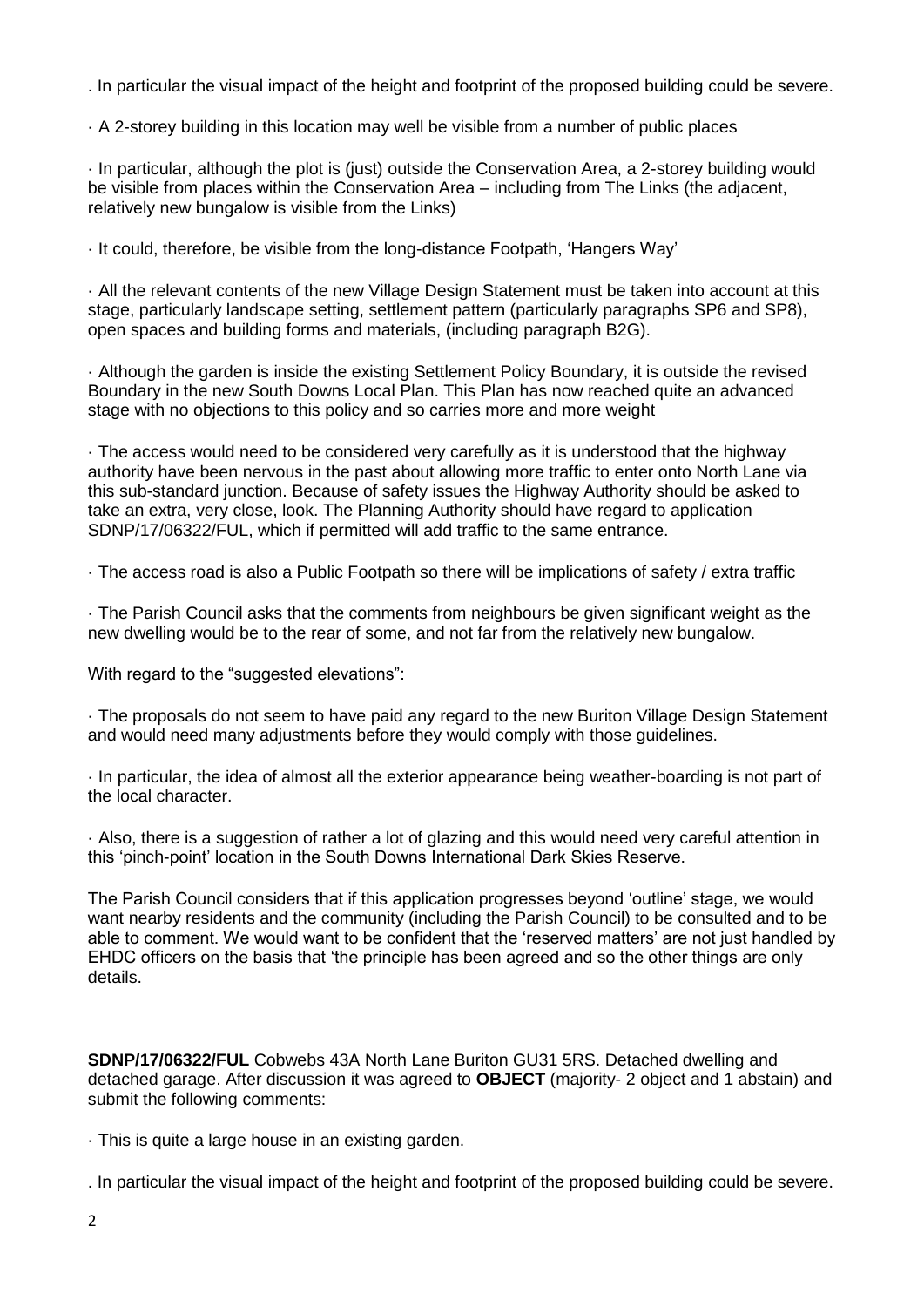· A 2-storey building in this location may well be visible from a number of public places

· In particular, although the plot is (just) outside the Conservation Area, a 2-storey building would be visible from places within the Conservation Area – including from The Links (the adjacent, relatively new bungalow is visible from the Links)

· It could, therefore, be visible from the long-distance Footpath, 'Hangers Way'

· All the relevant contents of the new Village Design Statement must be taken into account at this stage, particularly landscape setting, settlement pattern (particularly paragraphs SP6 and SP8), open spaces and building forms and materials, (including paragraph B2G).

· Although the garden is inside the existing Settlement Policy Boundary, it is outside the revised Boundary in the new South Downs Local Plan. This Plan has now reached quite an advanced stage with no objections to this policy and so carries more and more weight

· The access would need to be considered very carefully as it is understood that the highway authority have been nervous in the past about allowing more traffic to enter onto North Lane via this sub-standard junction. Because of safety issues the Highway Authority should be asked to take an extra, very close, look. The Planning Authority should have regard to application SDNP/17/05563/OUT, which if permitted will add traffic to the same entrance.

· The access road is also a Public Footpath so there will be implications of safety / extra traffic

· The Parish Council asks that the comments from neighbours be given significant weight as the new dwelling would be to the rear of some, and not far from the relatively new bungalow.

· The proposals do not seem to have paid any regard to the new Buriton Village Design Statement and would need many adjustments before they would comply with those guidelines.

· In particular, the idea of almost all the exterior appearance being weather-boarding is not part of the local character.

· Also, there is a suggestion of rather a lot of glazing and this would need very careful attention in this 'pinch-point' location in the South Downs International Dark Skies Reserve.

**SDNP/17/06157/HOUS** - 15 Kiln Lane Buriton GU31 5SG. Granny annexe to side and rear extension.Two storey rear extension to provide enlarge family room and bedroom. Two storey side extension to front and side of property to provide granny annexe.

After discussion it was agreed to record **NEUTRAL** comments. The amount of glazing at the rear and side on both storeys of the proposal may adversely affect the prospective South Downs Dark Skies Discovery Site. Weather boarding is not a local building style (para B2G Buriton Village Design Statement 2017). The Parish Council urges the planning officer to take comments of neighbours into account. The proposal will be visible from the Village Hall Recreation Ground, a public open space. This development is in a vital pinch-point in the Core Area of the South Downs International Dark Skies Reserve, if the application is permitted specialist glass should be used to reduce light spillage.

**SDNP/17/06524/LIS & SDNP/17/06523/HOUS**- The Old Rectory High Street Buriton GU31 5RX. Listed building consent- Minor revisions to the approved scheme (SDNP/17/02818/HOUS& 17/02819/LIS) to erect a single storey extension to the northeast elevation of the service wing and